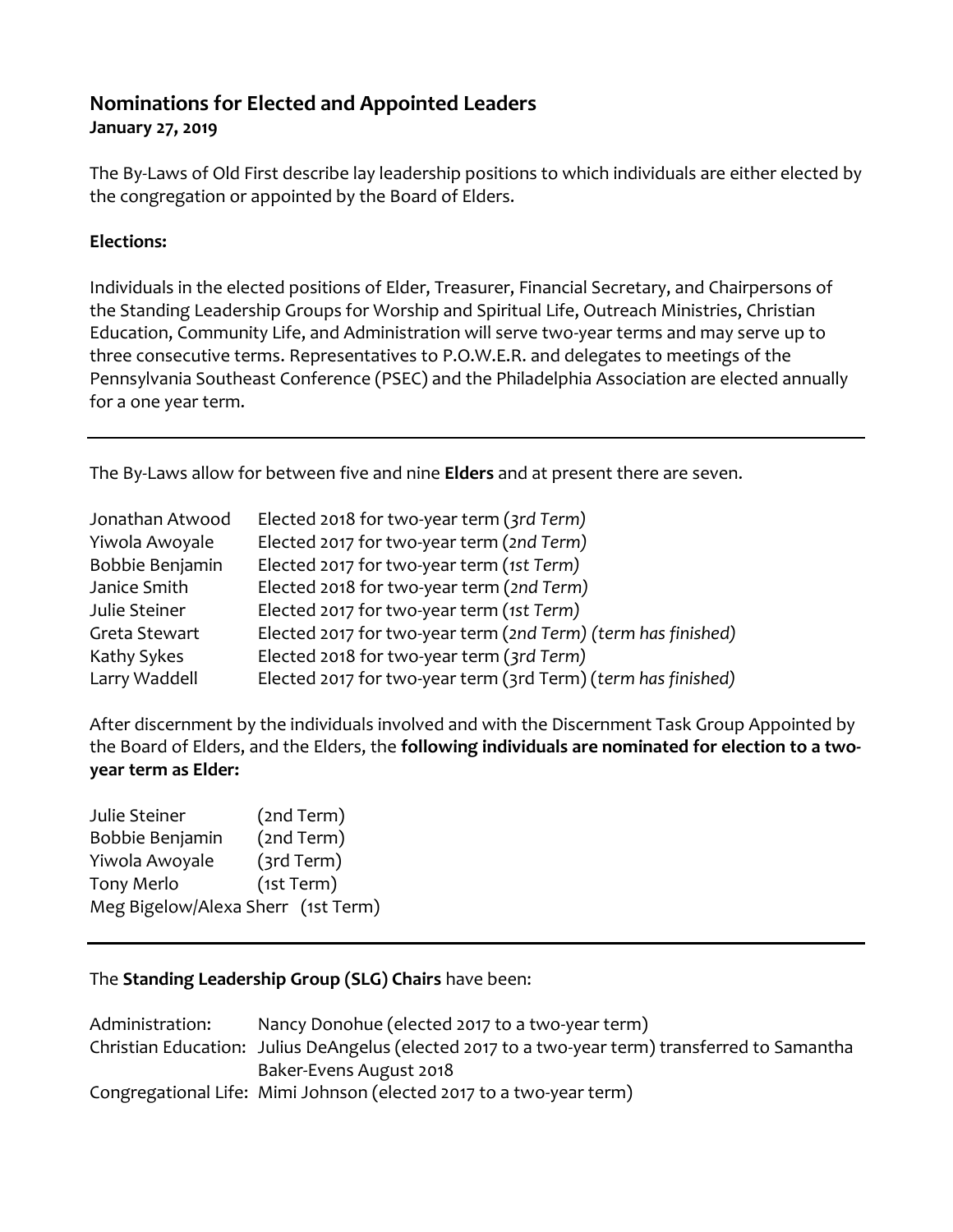|          | Outreach Ministries: Steve Wilhite (elected 2017 to a two-year term) transferred to Clark Dingman |
|----------|---------------------------------------------------------------------------------------------------|
|          | January 2018.                                                                                     |
| Worship: | Yajeh Ndimbie (elected 2017 to a two-year term) ***transferred to Richard                         |
|          | Kalwaic July 2018                                                                                 |

After discernment by the individuals involved and with the Discernment Task Group Appointed by the Board of Elders, and the Elders, the **following individuals are nominated for election to a twoyear term:**

| Administration: | Nancy Donohue (2nd Term)                                                              |
|-----------------|---------------------------------------------------------------------------------------|
|                 | Christian Education: Samantha Baker-Evens/ (1st Term) (scheduled end date, June 2019) |
|                 | Congregational Life: Darla Gallo (1st Term)                                           |
|                 | Outreach Ministries: Clark Dingman (1st Term)                                         |
| Worship:        | Richard Kalwaic (1stTerm)                                                             |

The **Officers** have been:

| Treasurer:                 | Jonathan Vogan (elected 2017 for a two-year term) (1st Term) |
|----------------------------|--------------------------------------------------------------|
| Asst. Treasurer:           | Grant Frame (appointed 2017 for a two-year term)             |
| Financial Secretary:       | Adam Sherr (elected 2017 for a two-year term) (1st Term)     |
| Asst. Financial Secretary: | Bill George (appointed 2017 for a two-year term)             |

After discernment by the individuals involved and with the Discernment Task Group Appointed by the Board of Elders, and the Elders, the **following individuals are nominated for election to a twoyear term:**

| Treasurer:           | Jonathan Vogan (2nd Term) |
|----------------------|---------------------------|
| Financial Secretary: | Adam Sherr (2nd Term)     |

The following individuals are appointed by the Elders for a two-year term:

| Asst. Treasurer:           | <b>Grant Frame</b> |
|----------------------------|--------------------|
| Asst. Financial Secretary: | <b>Bill George</b> |

**Delegates** to the following organizations have been:

POWER- Clark Dingman and Barbara Gurley Pennsylvania Southeast Conference- Jacqulin Williams and Geraldine Woodroffe Philadelphia Association of the UCC- Tony Merlo and Ian McCurry